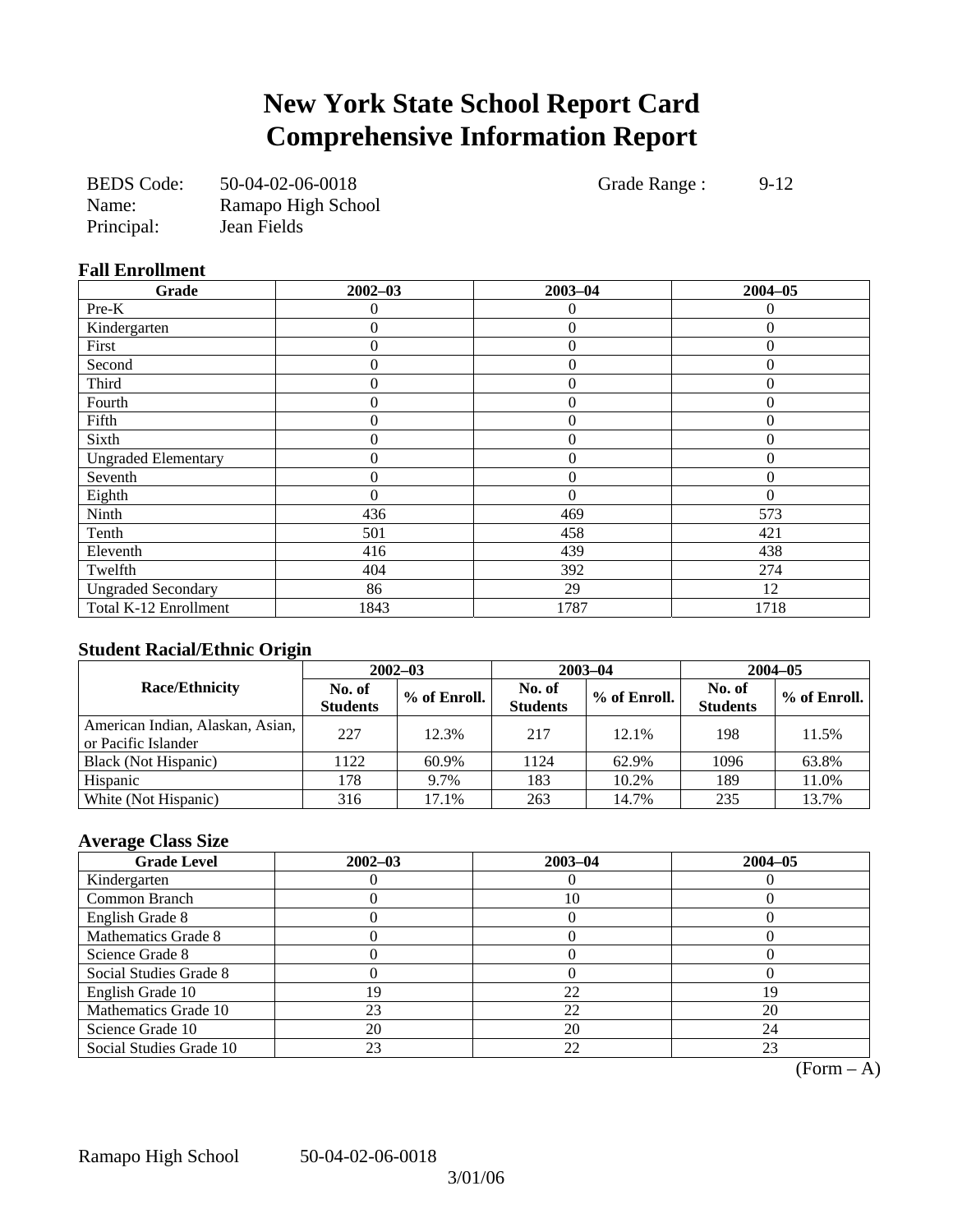### **District Need to Resource Capacity Category**

| <b>N/RC Category</b> | <b>Description</b>                                                   |
|----------------------|----------------------------------------------------------------------|
|                      | This is an urban or suburban school district with high student needs |
|                      | in relation to district resource capacity.                           |

### **Similar School Group and Description**

| <b>Similar School Group</b> | <b>Description</b>                                                                                                                    |
|-----------------------------|---------------------------------------------------------------------------------------------------------------------------------------|
|                             | All schools in this group are secondary level schools in urban or<br>suburban school districts with high student needs in relation to |
| 44                          | district resources. The schools in this group are in the middle                                                                       |
|                             | range of student needs for secondary level schools in these                                                                           |
|                             | districts.                                                                                                                            |

All schools within the same N/RC category are divided into three similar school groups defined by the percentage of students in the school who are eligible for the free-lunch program and/or who are limited English proficient (also known as English language learners).

### **Student Demographics Used To Determine Similar Schools Group**

|                                   | $2002 - 03$ |         | $2003 - 04$ |         | $2004 - 05$ |         |
|-----------------------------------|-------------|---------|-------------|---------|-------------|---------|
|                                   | Count       | Percent | .`ount      | Percent | Count       | Percent |
| <b>Limited English Proficient</b> | ר ו<br>9.6% |         | 155         | 8.7%    | 223         | 13.0%   |
| <b>Eligible for Free Lunch</b>    | 615         | 33.4%   | 445         | 24.9%   | 547         | 31.8%   |

#### **Attendance and Suspension**

|                               | $2001 - 02$      |         |                  | $2002 - 03$ | $2003 - 04$     |         |
|-------------------------------|------------------|---------|------------------|-------------|-----------------|---------|
|                               | $%$ of<br>No. of |         | $%$ of<br>No. of |             | No. of          | $%$ of  |
|                               | <b>Students</b>  | Enroll. | Students         | Enroll.     | <b>Students</b> | Enroll. |
| <b>Annual Attendance Rate</b> |                  | 93.5%   |                  | 96.7%       |                 | 91.9%   |
| <b>Student Suspensions</b>    | 12               | 6.6%    | 101              | 5.5%        | 143             | 8.0%    |

### **Student Socioeconomic and Stability Indicators (Percent of Enrollment)**

|                          | $2002 - 03$ | 2003-04 | $2004 - 05$ |
|--------------------------|-------------|---------|-------------|
| <b>Reduced Lunch</b>     | 1.1%        | 7.7%    | 12.0%       |
| <b>Public Assistance</b> | 41-50%      | 31-40%  | 41-50%      |
| <b>Student Stability</b> | 90%         | 97%     | 98%         |

### **Staff Counts**

| Staff                                 | $2004 - 05$ |
|---------------------------------------|-------------|
| <b>Total Teachers</b>                 | 145         |
| <b>Total Other Professional Staff</b> | 20          |
| <b>Total Paraprofessionals</b>        | NΑ          |
| Teaching Out of Certification*        |             |

\*Teaching out of certification more than on an incidental basis.

 $(Form - B)$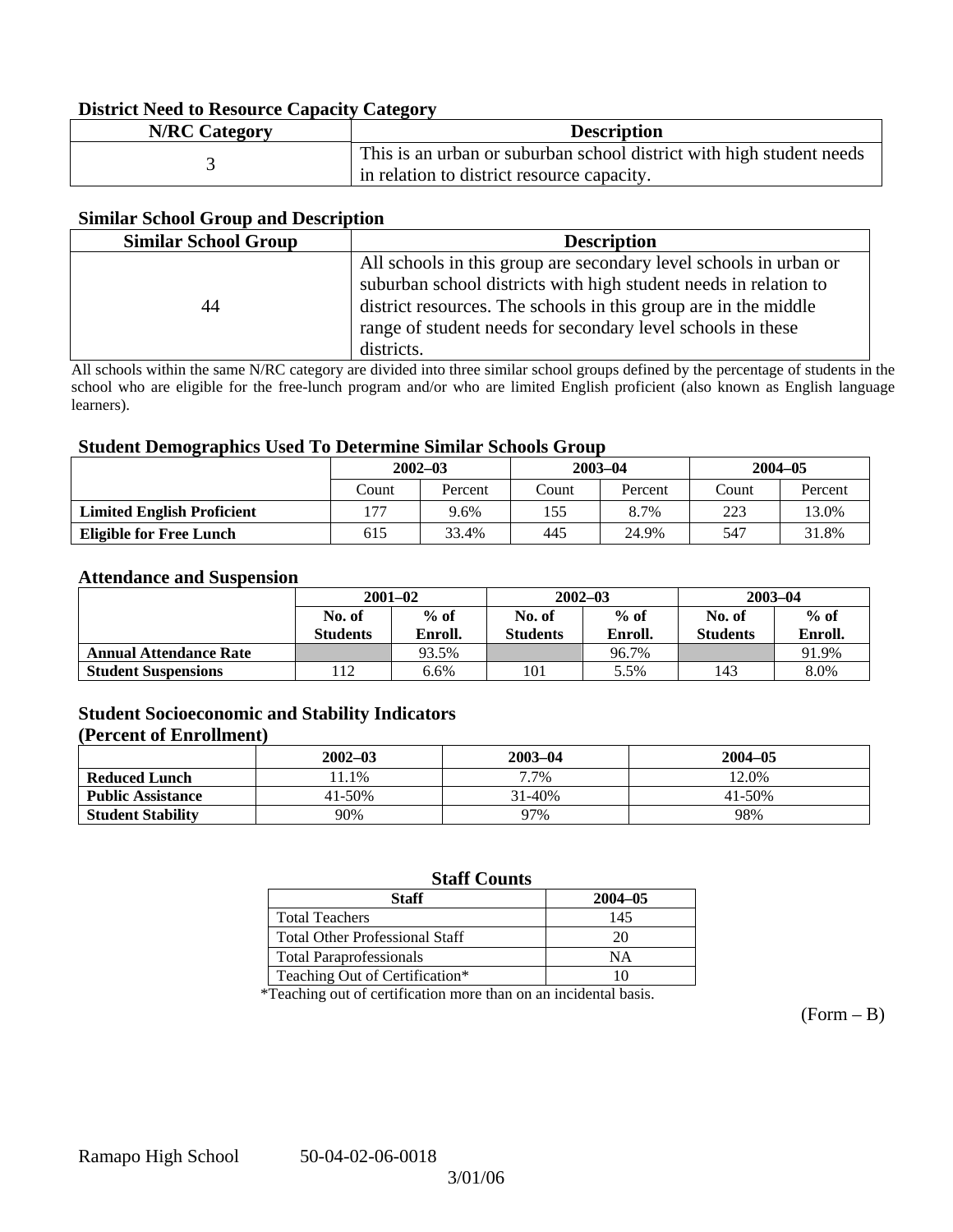## **High School Graduates and Noncompleters**

|                         | <b>High School Graduates and Completers</b>  | $2002 - 03$ | $2003 - 04$ | $2004 - 05$ |
|-------------------------|----------------------------------------------|-------------|-------------|-------------|
|                         | Total Graduates*                             | 339         | 340         | 282         |
| General-                | <b>Regents Diplomas</b>                      | 155         | 183         | 211         |
| <b>Education</b>        | % Regents Diplomas                           | 46%         | 54%         | 75%         |
| <b>Students</b>         | Regents Diplomas with Advanced Designation** |             |             | $\Omega$    |
|                         | % Regents Diplomas with Advanced Designation |             |             | 0%          |
|                         | IEP Diplomas or Local Certificates           |             |             |             |
|                         | Total Graduates*                             | 20          | 19          | 28          |
|                         | <b>Regents Diplomas</b>                      |             | $\Omega$    | 7           |
| <b>Students</b><br>with | % Regents Diplomas                           | 5%          | 0%          | 25%         |
| <b>Disabilities</b>     | Regents Diplomas with Advanced Designation** |             |             | $\Omega$    |
|                         | % Regents Diplomas with Advanced Designation |             |             | 0%          |
|                         | IEP Diplomas or Local Certificates           |             | 5           | 14          |
|                         | Total Graduates*                             | 359         | 359         | 310         |
|                         | <b>Regents Diplomas</b>                      | 156         | 183         | 218         |
| <b>All Students</b>     | % Regents Diplomas                           | 43%         | 51%         | 70%         |
|                         | Regents Diplomas with Advanced Designation** |             |             | $\Omega$    |
|                         | % Regents Diplomas with Advanced Designation |             |             | 0%          |
|                         | <b>IEP Diplomas or Local Certificates</b>    | 7           | 5           | 14          |

\* Only students awarded local diplomas or Regents endorsed diplomas are included in the count of high school graduates in this table. Data include graduates in August, January and June of the school year being reported.

\*\*Beginning with students who first entered grade 9 in 2001–02, students may earn a Regents diploma by passing (scoring 65–100) Regents exams in five areas and meeting course requirements. To earn a Regents diploma with advanced designation, the student must pass eight Regents exams. For more information, see http://www.emsc.nysed.gov/parents/gradreqtsfs.shtml.

### **Post-Secondary Plans of 2004–05 Graduates**

|                                     |                | 4-year<br><b>College</b> | 2-year<br>College | <b>Other Post-</b><br><b>Secondary</b> | <b>Military</b> | <b>Employment</b> | <b>Adult</b><br><b>Services</b> | <b>Plan</b><br><b>Unknown</b> | <b>Other</b><br><b>Known Plan</b> |
|-------------------------------------|----------------|--------------------------|-------------------|----------------------------------------|-----------------|-------------------|---------------------------------|-------------------------------|-----------------------------------|
| <b>General-</b>                     | <b>Number</b>  | 180                      | 87                |                                        | ↑               | $\overline{2}$    | $\Omega$                        | $\Omega$                      | 10                                |
| <b>Education</b><br><b>Students</b> | Percent        | 64%                      | 31%               | 0%                                     | 1%              | 1%                | 0%                              | 0%                            | 4%                                |
| <b>Students</b><br>with             | <b>Number</b>  | 6                        | 19                | 0                                      | $\theta$        | 3                 | $\Omega$                        | $\theta$                      | $\boldsymbol{0}$                  |
| <b>Disabilities</b>                 | Percent        | 21%                      | 68%               | 0%                                     | 0%              | 11%               | 0%                              | 0%                            | 0%                                |
| All                                 | <b>Number</b>  | 186                      | 106               |                                        | ↑               |                   | $\Omega$                        | $\Omega$                      | 10                                |
| <b>Students</b>                     | <b>Percent</b> | 60%                      | 34%               | 0%                                     | 1%              | 2%                | 0%                              | 0%                            | 3%                                |

### **High School Noncompletion Rates**

|                        |                            |                 | $2002 - 03$ | $2003 - 04$     |         | $2004 - 05$     |         |
|------------------------|----------------------------|-----------------|-------------|-----------------|---------|-----------------|---------|
|                        |                            | No. of          | $%$ of      | No. of          | $%$ of  | No. of          | $%$ of  |
|                        |                            | <b>Students</b> | Enroll.     | <b>Students</b> | Enroll. | <b>Students</b> | Enroll. |
| General-               | Dropped Out                | 75              |             | 70              | 4.5%    | 71              | 4.6%    |
| <b>Education</b>       | Entered GED Program*       | 40              |             | 30              | 1.9%    | 12              | 0.8%    |
| <b>Students</b>        | <b>Total Noncompleters</b> | 115             |             | 100             | 6.5%    | 83              | 5.4%    |
| <b>Students with</b>   | Dropped Out                | 3               |             | 14              | 6.9%    | 12              | 5.8%    |
| <b>Disabilities</b>    | Entered GED Program*       |                 |             |                 | 3.4%    |                 | 1.4%    |
|                        | <b>Total Noncompleters</b> | 6               |             | 21              | 10.3%   | 15              | 7.2%    |
| All<br><b>Students</b> | Dropped Out                | 78              | 4.2%        | 84              | 4.8%    | 83              | 4.8%    |
|                        | Entered GED Program*       | 43              | 2.3%        | 37              | 2.1%    | 15              | $0.9\%$ |
|                        | <b>Total Noncompleters</b> | 121             | $6.6\%$     | 121             | 6.9%    | 98              | 5.6%    |

\*The number and percentage of students who left a program leading to a high school diploma and entered a program leading to a high school equivalency diploma.

 $(Form - C)$ 

Ramapo High School 50-04-02-06-0018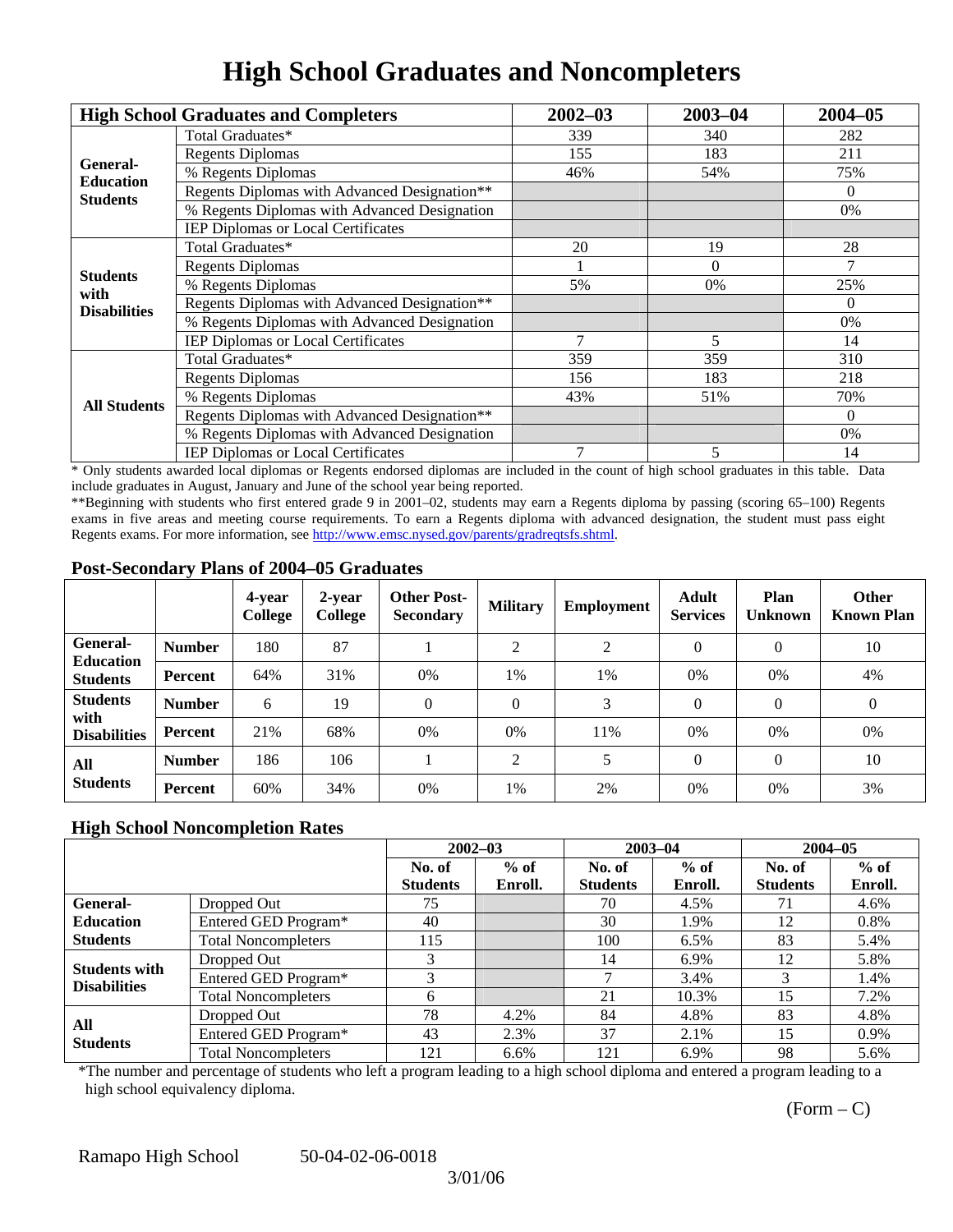## **Career Development and Occupational Studies (CDOS)**

### **Percentage of Students Documenting Self- and Career-Awareness Information and Career Exploration Activities, K–3**

| <b>Grades</b> | $2002 - 03$ | $2003 - 04$ | $2004 - 05$ |
|---------------|-------------|-------------|-------------|
| K–1           | 0%          | $0\%$       | 0%          |
|               | $\gamma\%$  | $0\%$       | $0\%$       |

### **Students Developing a Career Plan, 4–12**

| <b>Grades</b>                                   |                                      | $2002 - 03$ | 2003-04  | $2004 - 05$ |
|-------------------------------------------------|--------------------------------------|-------------|----------|-------------|
|                                                 | Number of General-Education Students | $\Omega$    | $\Omega$ | $\Omega$    |
| Number of Students with Disabilities<br>$4 - 5$ |                                      | $\Omega$    | $\Omega$ | $\Omega$    |
|                                                 | Number of All Students               | $\Omega$    | $\Omega$ | $\Omega$    |
|                                                 | Percent of Enrollment                | 0%          | $0\%$    | 0%          |
|                                                 | Number of General-Education Students | $\Omega$    | $\Omega$ | $\Omega$    |
| $6 - 8$                                         | Number of Students with Disabilities | $\Omega$    | $\Omega$ | $\Omega$    |
|                                                 | Number of All Students               | $\Omega$    | $\Omega$ | $\Omega$    |
|                                                 | Percent of Enrollment                | 0%          | $0\%$    | 0%          |
|                                                 | Number of General-Education Students | 355         | 675      | 1168        |
| $9 - 12$                                        | Number of Students with Disabilities | 65          | 25       | 117         |
|                                                 | Number of All Students               | 420         | 700      | 1285        |
|                                                 | Percent of Enrollment                | 23%         | 39%      | 75%         |

(Form – D)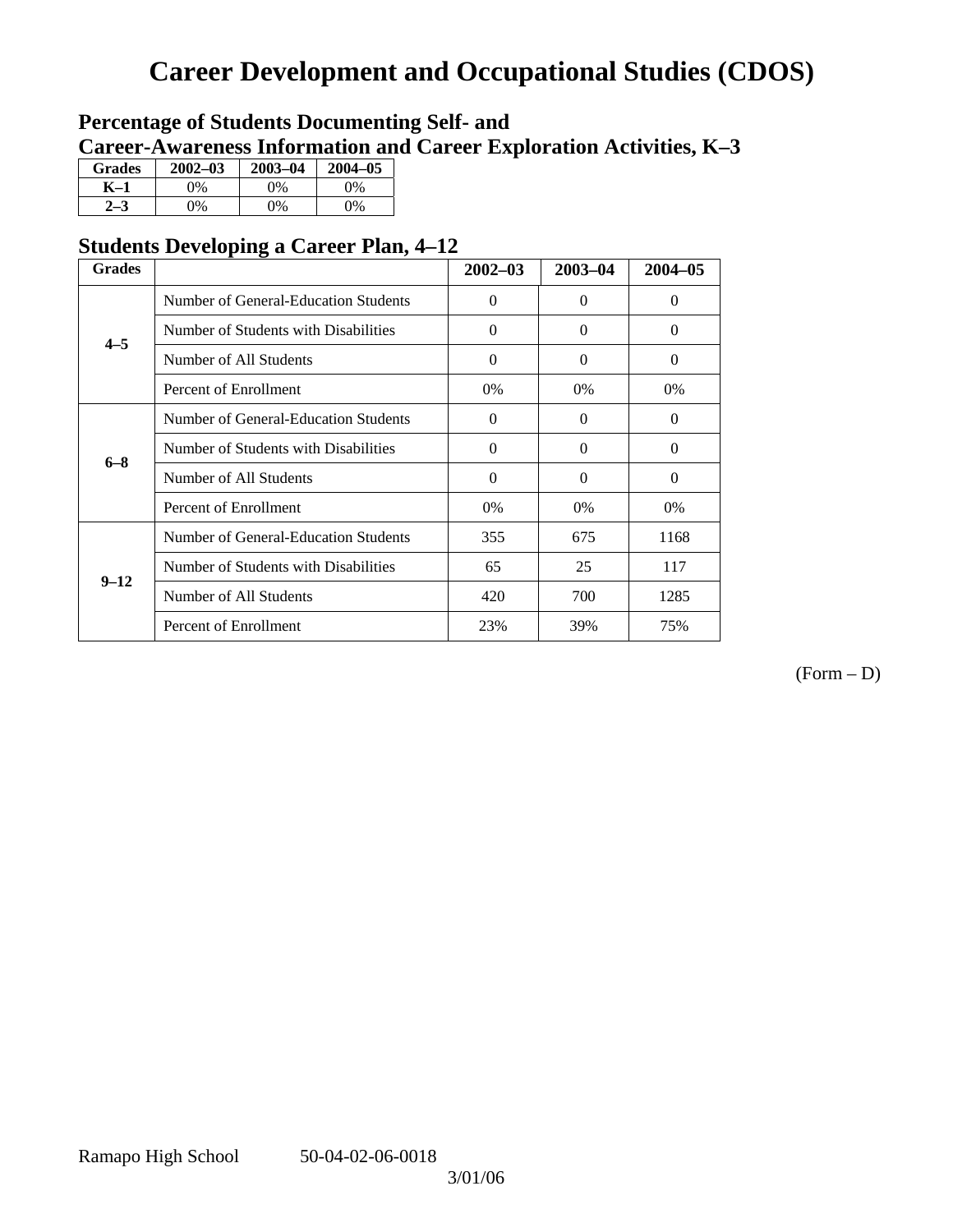# **Second Language Proficiency Examinations**

| <b>Test</b> |                   | $2002 - 03$ |                   | $2003 - 04$ | $2004 - 05$       |           |  |  |  |
|-------------|-------------------|-------------|-------------------|-------------|-------------------|-----------|--|--|--|
|             | <b>No. Tested</b> | % Passing   | <b>No. Tested</b> | % Passing   | <b>No. Tested</b> | % Passing |  |  |  |
| French      | 38                | 82%         | 29                | 79%         | 19                | 84%       |  |  |  |
| German      |                   | 0%          |                   | 0%          |                   | 0%        |  |  |  |
| Italian     |                   |             |                   | $0\%$       |                   | 0%        |  |  |  |
| Latin       |                   | 0%          |                   | 0%          |                   | 0%        |  |  |  |
| Spanish     | ŌΙ                | 69%         | 118               | 62%         | 66                | 70%       |  |  |  |

### **General-Education Students**

### **Students with Disabilities**

| <b>Test</b> |                   | $2002 - 03$ |            | $2003 - 04$ | $2004 - 05$       |           |  |
|-------------|-------------------|-------------|------------|-------------|-------------------|-----------|--|
|             | <b>No. Tested</b> | % Passing   | No. Tested | % Passing   | <b>No. Tested</b> | % Passing |  |
| French      |                   |             |            |             |                   |           |  |
| German      |                   | $0\%$       |            | 0%          |                   | 0%        |  |
| Italian     |                   | $0\%$       |            | 0%          |                   | 0%        |  |
| Latin       |                   | 0%          |            | 0%          |                   | 0%        |  |
| Spanish     |                   | 57%         |            | 50%         |                   | 29%       |  |

## **Regents Competency Tests**

### **General-Education Students**

| <b>Test</b>           | $2002 - 03$       |           | $2003 - 04$ |           | $2004 - 05$       |           |  |
|-----------------------|-------------------|-----------|-------------|-----------|-------------------|-----------|--|
|                       | <b>No. Tested</b> | % Passing | No. Tested  | % Passing | <b>No. Tested</b> | % Passing |  |
| <b>Mathematics</b>    |                   | 33%       |             |           |                   |           |  |
| Science               |                   | 67%       |             | 17%       |                   |           |  |
| Reading               |                   |           |             |           |                   |           |  |
| Writing               |                   |           |             |           |                   |           |  |
| <b>Global Studies</b> |                   | 38%       |             |           |                   |           |  |
| U.S. Hist & Gov't     |                   |           |             |           |                   |           |  |

### **Students with Disabilities**

| <b>Test</b>           | $2002 - 03$       |           | $2003 - 04$ |           | $2004 - 05$       |           |  |
|-----------------------|-------------------|-----------|-------------|-----------|-------------------|-----------|--|
|                       | <b>No. Tested</b> | % Passing | No. Tested  | % Passing | <b>No. Tested</b> | % Passing |  |
| <b>Mathematics</b>    | 21                | 43%       | 57          | 60%       |                   | 49%       |  |
| Science               |                   | 24%       | 53          | 45%       | 68                | 43%       |  |
| Reading               | 19                | 74%       |             |           |                   | 67%       |  |
| Writing               | 16                | 75%       | 17          | 88%       | 16                | 94%       |  |
| <b>Global Studies</b> | 30                | 43%       | 23          | 26%       |                   | 53%       |  |
| U.S. Hist & Gov't     |                   | 64%       | 11          | 45%       |                   |           |  |

 $(Form - E)$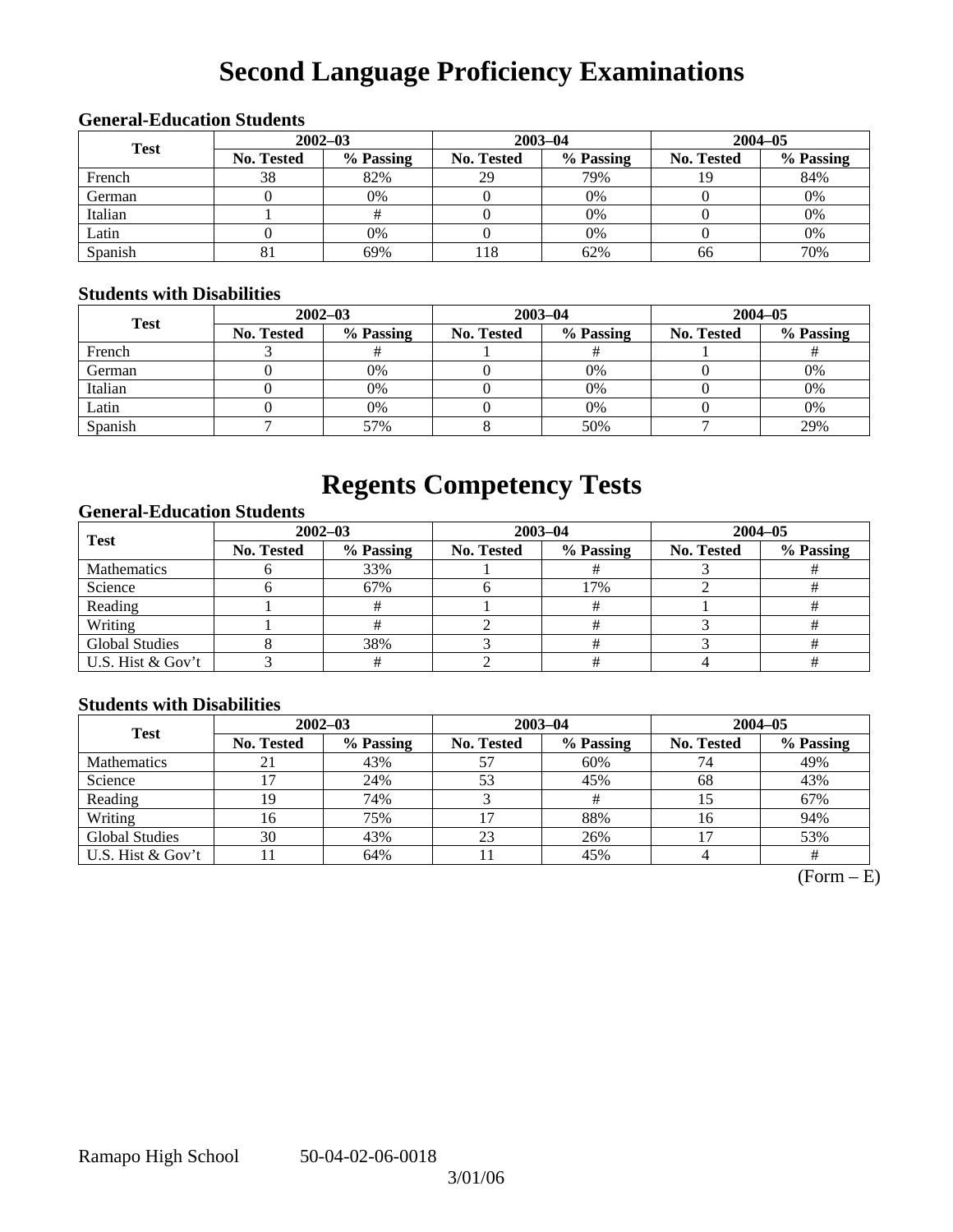# **Regents Examinations**

| <b>All Students</b>                 |                  |                                     |                  | <b>Students with Disabilities</b> |                 |                         |  |  |
|-------------------------------------|------------------|-------------------------------------|------------------|-----------------------------------|-----------------|-------------------------|--|--|
|                                     | $2002 - 03$      | $2003 - 04$                         | $2004 - 05$      | $2002 - 03$                       | $2003 - 04$     | $2004 - 05$             |  |  |
|                                     |                  | <b>Comprehensive English</b>        |                  |                                   |                 |                         |  |  |
| Number Tested                       | 432              | 438                                 | 358              | $20\,$                            | 50              | 27                      |  |  |
| Number Scoring 55-100               | 342              | 394                                 | 320              | 5                                 | 34              | 15                      |  |  |
| Number Scoring 65-100               | 291              | 334                                 | 262              | $\overline{2}$                    | 23              | 9                       |  |  |
| Number Scoring 85-100               | $\overline{110}$ | $\overline{103}$                    | $\overline{105}$ | $\overline{0}$                    | $\overline{2}$  | $\overline{0}$          |  |  |
| Percentage of Tested Scoring 55-100 | 79%              | 90%                                 | 89%              | 25%                               | 68%             | 56%                     |  |  |
| Percentage of Tested Scoring 65-100 | 67%              | 76%                                 | 73%              | 10%                               | 46%             | 33%                     |  |  |
| Percentage of Tested Scoring 85-100 | 25%              | 24%                                 | 29%              | 0%                                | 4%              | 0%                      |  |  |
|                                     |                  | <b>Mathematics A</b>                |                  |                                   |                 |                         |  |  |
| Number Tested                       | 535              | 519                                 | 461              | 41                                | 41              | 37                      |  |  |
| Number Scoring 55-100               | 315              | 475                                 | 428              | 12                                | 25              | 23                      |  |  |
| Number Scoring 65-100               | 219              | 400                                 | 378              | 6                                 | 18              | $\overline{17}$         |  |  |
| Number Scoring 85-100               | $\overline{29}$  | 72                                  | $\overline{59}$  | $\mathbf{1}$                      | $\overline{2}$  | $\overline{0}$          |  |  |
| Percentage of Tested Scoring 55-100 | 59%              | 92%                                 | 93%              | 29%                               | 61%             | 62%                     |  |  |
| Percentage of Tested Scoring 65-100 | 41%              | 77%                                 | 82%              | 15%                               | 44%             | 46%                     |  |  |
| Percentage of Tested Scoring 85-100 | 5%               | 14%                                 | 13%              | 2%                                | 5%              | 0%                      |  |  |
|                                     |                  | <b>Mathematics B</b>                |                  |                                   |                 |                         |  |  |
| Number Tested                       | 142              | 193                                 | 181              | $\mathbf{1}$                      | $\overline{c}$  | 1                       |  |  |
| Number Scoring 55-100               | 106              | 128                                 | 114              | #                                 | $\#$            | $\#$                    |  |  |
| Number Scoring 65-100               | 71               | 100                                 | 76               | $\overline{\#}$                   | $\overline{\#}$ | $\overline{\#}$         |  |  |
| Number Scoring 85-100               | $\overline{10}$  | $\overline{28}$                     | $\overline{12}$  | $\overline{\#}$                   | $\overline{\#}$ | $\overline{\#}$         |  |  |
| Percentage of Tested Scoring 55-100 | 75%              | 66%                                 | 63%              | #                                 | $\overline{\#}$ | $\#$                    |  |  |
| Percentage of Tested Scoring 65-100 | 50%              | 52%                                 | 42%              | $\overline{\#}$                   | $\frac{1}{2}$   | $\overline{\#}$         |  |  |
| Percentage of Tested Scoring 85-100 | 7%               | 15%                                 | 7%               | $\overline{\#}$                   | $\overline{\#}$ | $\overline{\ddot{\pi}}$ |  |  |
|                                     |                  | <b>Global History and Geography</b> |                  |                                   |                 |                         |  |  |
| Number Tested                       | 452              | 419                                 | 410              | 50                                | 44              | 31                      |  |  |
| Number Scoring $5\overline{5-100}$  | 353              | 355                                 | 358              | 25                                | 26              | 20                      |  |  |
| Number Scoring 65-100               | 302              | 279                                 | 283              | 16                                | 16              | 12                      |  |  |
| Number Scoring 85-100               | 83               | 91                                  | 102              | $\overline{2}$                    | 1               | $\overline{2}$          |  |  |
| Percentage of Tested Scoring 55-100 | 78%              | 85%                                 | 87%              | 50%                               | 59%             | 65%                     |  |  |
| Percentage of Tested Scoring 65-100 | 67%              | 67%                                 | 69%              | 32%                               | 36%             | 39%                     |  |  |
| Percentage of Tested Scoring 85-100 | 18%              | 22%                                 | 25%              | 4%                                | 2%              | 6%                      |  |  |
| <b>U.S. History and Government</b>  |                  |                                     |                  |                                   |                 |                         |  |  |
| Number Tested                       | 393              | 371                                 | 358              | 20                                | 44              | 29                      |  |  |
| Number Scoring 55-100               | $\overline{363}$ | $\overline{327}$                    | $\overline{292}$ | $\overline{15}$                   | 26              | $\overline{9}$          |  |  |
| Number Scoring 65-100               | 326              | 288                                 | 247              | 10                                | 22              | 5                       |  |  |
| Number Scoring 85-100               | $\overline{105}$ | 106                                 | 88               | $\boldsymbol{0}$                  | $\overline{3}$  | $\overline{0}$          |  |  |
| Percentage of Tested Scoring 55-100 | 92%              | 88%                                 | 82%              | 75%                               | 59%             | 31%                     |  |  |
| Percentage of Tested Scoring 65-100 | 83%              | 78%                                 | 69%              | 50%                               | 50%             | 17%                     |  |  |
| Percentage of Tested Scoring 85-100 | 27%              | 29%                                 | 25%              | 0%                                | 7%              | 0%                      |  |  |

 $\overline{(Form - F)}$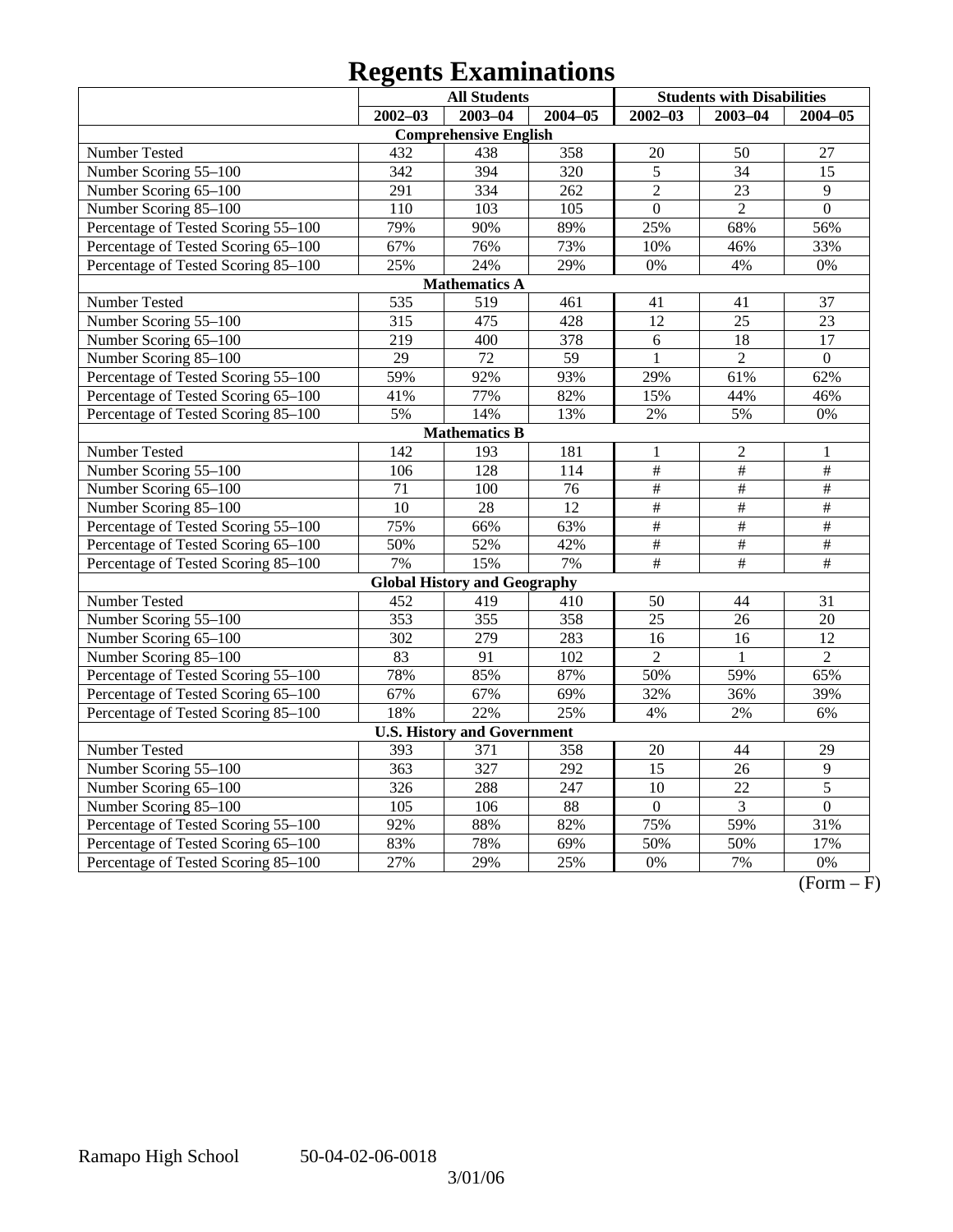# **Regents Examinations**

|                                     | o<br><b>All Students</b> |                                       |             | <b>Students with Disabilities</b> |                  |                  |  |  |
|-------------------------------------|--------------------------|---------------------------------------|-------------|-----------------------------------|------------------|------------------|--|--|
|                                     | $2002 - 03$              | $2003 - 04$                           | $2004 - 05$ | $2002 - 03$                       | $2003 - 04$      | $2004 - 05$      |  |  |
|                                     |                          | <b>Living Environment</b>             |             |                                   |                  |                  |  |  |
| Number Tested                       | 345                      | 421                                   | 383         | 24                                | 38               | 18               |  |  |
| Number Scoring 55-100               | 323                      | 379                                   | 350         | 22                                | 30               | 15               |  |  |
| Number Scoring 65-100               | 278                      | 312                                   | 313         | 19                                | 23               | 13               |  |  |
| Number Scoring 85-100               | 55                       | 65                                    | 59          | $\overline{2}$                    | $\mathbf{1}$     | $\mathbf{1}$     |  |  |
| Percentage of Tested Scoring 55-100 | 94%                      | 90%                                   | 91%         | 92%                               | 79%              | 83%              |  |  |
| Percentage of Tested Scoring 65-100 | 81%                      | 74%                                   | 82%         | 79%                               | 61%              | 72%              |  |  |
| Percentage of Tested Scoring 85-100 | 16%                      | 15%                                   | 15%         | 8%                                | 3%               | 6%               |  |  |
|                                     |                          | <b>Physical Setting/Earth Science</b> |             |                                   |                  |                  |  |  |
| Number Tested                       | 441                      | 409                                   | 436         | 48                                | 29               | 41               |  |  |
| Number Scoring 55-100               | 374                      | 354                                   | 350         | 33                                | 16               | 24               |  |  |
| Number Scoring 65-100               | 312                      | 303                                   | 269         | 23                                | 9                | 18               |  |  |
| Number Scoring 85-100               | 102                      | 86                                    | 77          | $\overline{3}$                    | $\overline{1}$   | $\mathbf{1}$     |  |  |
| Percentage of Tested Scoring 55-100 | 85%                      | 87%                                   | 80%         | 69%                               | 55%              | 59%              |  |  |
| Percentage of Tested Scoring 65-100 | 71%                      | 74%                                   | 62%         | 48%                               | 31%              | 44%              |  |  |
| Percentage of Tested Scoring 85-100 | 23%                      | 21%                                   | 18%         | 6%                                | 3%               | 2%               |  |  |
|                                     |                          | <b>Physical Setting/Chemistry</b>     |             |                                   |                  |                  |  |  |
| Number Tested                       | 279                      | 211                                   | 221         | $\mathbf{1}$                      | 6                | 6                |  |  |
| Number Scoring 55-100               | 244                      | 189                                   | 196         | $\overline{\#}$                   | $\overline{6}$   | $\overline{5}$   |  |  |
| Number Scoring 65-100               | 163                      | 142                                   | 127         | $\overline{\#}$                   | $\overline{4}$   | $\mathbf{1}$     |  |  |
| Number Scoring 85-100               | 24                       | 21                                    | 27          | $\overline{\#}$                   | $\mathbf{1}$     | $\overline{0}$   |  |  |
| Percentage of Tested Scoring 55-100 | 87%                      | 90%                                   | 89%         | $\#$                              | 100%             | 83%              |  |  |
| Percentage of Tested Scoring 65-100 | 58%                      | 67%                                   | 57%         | $\#$                              | 67%              | 17%              |  |  |
| Percentage of Tested Scoring 85-100 | 9%                       | 10%                                   | 12%         | $\overline{\#}$                   | 17%              | 0%               |  |  |
| <b>Physical Setting/Physics</b>     |                          |                                       |             |                                   |                  |                  |  |  |
| Number Tested                       |                          | 112                                   | 92          |                                   | $\boldsymbol{0}$ | $\boldsymbol{0}$ |  |  |
| Number Scoring 55-100               |                          | 84                                    | 41          |                                   | $\mathbf{0}$     | $\boldsymbol{0}$ |  |  |
| Number Scoring 65-100               |                          | 63                                    | 33          |                                   | $\overline{0}$   | $\overline{0}$   |  |  |
| Number Scoring 85-100               |                          | 14                                    | 13          |                                   | $\mathbf{0}$     | $\mathbf{0}$     |  |  |
| Percentage of Tested Scoring 55-100 |                          | 75%                                   | 45%         |                                   | 0%               | 0%               |  |  |
| Percentage of Tested Scoring 65-100 |                          | 56%                                   | 36%         |                                   | 0%               | 0%               |  |  |
| Percentage of Tested Scoring 85-100 |                          | 12%                                   | 14%         |                                   | 0%               | 0%               |  |  |

\* Physical Setting/Physics results for 2002–03 are not included in the report card because the Department issued new conversion charts for assessments administered in that year.

### (Form – G)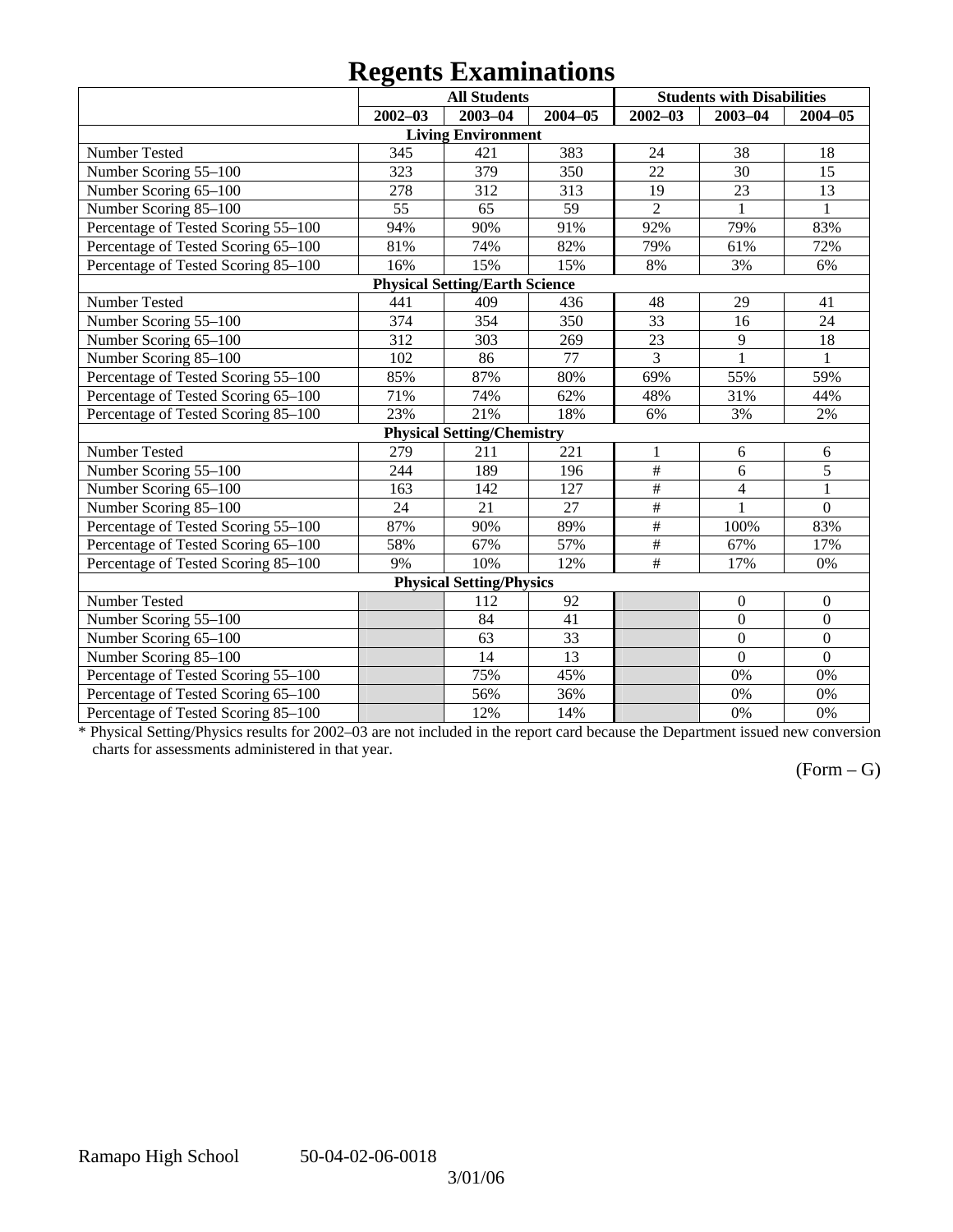# **Regents Examinations**

|                                     | <b>All Students</b> |                              |                  | <b>Students with Disabilities</b> |                         |                  |  |
|-------------------------------------|---------------------|------------------------------|------------------|-----------------------------------|-------------------------|------------------|--|
|                                     | $2002 - 03$         | 2003-04                      | $2004 - 05$      | $2002 - 03$                       | $2003 - 04$             | $2004 - 05$      |  |
|                                     |                     | <b>Comprehensive French</b>  |                  |                                   |                         |                  |  |
| Number Tested                       | 63                  | 90                           | 72               | 1                                 | $\overline{c}$          | $\mathbf{0}$     |  |
| Number Scoring 55-100               | 60                  | 84                           | 72               | $\overline{\#}$                   | $\#$                    | $\boldsymbol{0}$ |  |
| Number Scoring 65-100               | 56                  | 81                           | 70               | $\overline{\#}$                   | $\overline{\ddot{\pi}}$ | $\boldsymbol{0}$ |  |
| Number Scoring 85-100               | 20                  | 38                           | 30               | $\overline{\#}$                   | #                       | $\mathbf{0}$     |  |
| Percentage of Tested Scoring 55-100 | 95%                 | 93%                          | 100%             | $\overline{\#}$                   | $\overline{\#}$         | 0%               |  |
| Percentage of Tested Scoring 65-100 | 89%                 | 90%                          | 97%              | $\overline{\#}$                   | $\overline{\#}$         | 0%               |  |
| Percentage of Tested Scoring 85-100 | 32%                 | 42%                          | 42%              | $\overline{\#}$                   | $\overline{\#}$         | 0%               |  |
|                                     |                     | <b>Comprehensive Italian</b> |                  |                                   |                         |                  |  |
| Number Tested                       | 11                  | 1                            | $\boldsymbol{0}$ | 1                                 | $\boldsymbol{0}$        | $\mathbf{0}$     |  |
| Number Scoring 55-100               | 11                  | $\overline{\#}$              | $\boldsymbol{0}$ | $\overline{\#}$                   | $\boldsymbol{0}$        | $\boldsymbol{0}$ |  |
| Number Scoring 65-100               | 11                  | #                            | $\boldsymbol{0}$ | $\overline{\#}$                   | $\overline{0}$          | $\boldsymbol{0}$ |  |
| Number Scoring 85-100               | 6                   | #                            | $\mathbf{0}$     | $\overline{\#}$                   | $\mathbf{0}$            | $\mathbf{0}$     |  |
| Percentage of Tested Scoring 55-100 | 100%                | #                            | 0%               | $\overline{\#}$                   | 0%                      | 0%               |  |
| Percentage of Tested Scoring 65-100 | 100%                | $\overline{\ddot{\pi}}$      | 0%               | $\overline{\#}$                   | 0%                      | 0%               |  |
| Percentage of Tested Scoring 85-100 | 55%                 | $\#$                         | 0%               | $\overline{\#}$                   | 0%                      | 0%               |  |
|                                     |                     | <b>Comprehensive German</b>  |                  |                                   |                         |                  |  |
| Number Tested                       | $\mathbf{0}$        | $\boldsymbol{0}$             | $\boldsymbol{0}$ | $\boldsymbol{0}$                  | $\boldsymbol{0}$        | $\mathbf{0}$     |  |
| Number Scoring 55-100               | $\boldsymbol{0}$    | $\boldsymbol{0}$             | $\boldsymbol{0}$ | $\boldsymbol{0}$                  | $\boldsymbol{0}$        | $\boldsymbol{0}$ |  |
| Number Scoring 65-100               | $\boldsymbol{0}$    | $\boldsymbol{0}$             | $\boldsymbol{0}$ | $\boldsymbol{0}$                  | $\overline{0}$          | $\boldsymbol{0}$ |  |
| Number Scoring 85-100               | $\overline{0}$      | $\boldsymbol{0}$             | $\mathbf{0}$     | $\mathbf{0}$                      | $\mathbf{0}$            | $\overline{0}$   |  |
| Percentage of Tested Scoring 55-100 | 0%                  | 0%                           | 0%               | 0%                                | 0%                      | 0%               |  |
| Percentage of Tested Scoring 65-100 | 0%                  | 0%                           | $0\%$            | 0%                                | 0%                      | 0%               |  |
| Percentage of Tested Scoring 85-100 | 0%                  | 0%                           | 0%               | 0%                                | 0%                      | 0%               |  |
|                                     |                     | <b>Comprehensive Hebrew</b>  |                  |                                   |                         |                  |  |
| Number Tested                       | $\boldsymbol{0}$    | 1                            | $\boldsymbol{0}$ | $\boldsymbol{0}$                  | 1                       | $\mathbf{0}$     |  |
| Number Scoring 55-100               | $\boldsymbol{0}$    | $\overline{\#}$              | $\boldsymbol{0}$ | $\boldsymbol{0}$                  | $\overline{\#}$         | $\boldsymbol{0}$ |  |
| Number Scoring 65-100               | $\boldsymbol{0}$    | #                            | $\boldsymbol{0}$ | $\boldsymbol{0}$                  | #                       | $\boldsymbol{0}$ |  |
| Number Scoring 85-100               | $\overline{0}$      | #                            | $\mathbf{0}$     | $\mathbf{0}$                      | #                       | $\overline{0}$   |  |
| Percentage of Tested Scoring 55-100 | 0%                  | #                            | 0%               | 0%                                | #                       | 0%               |  |
| Percentage of Tested Scoring 65-100 | 0%                  | #                            | 0%               | 0%                                | $\frac{1}{2}$           | 0%               |  |
| Percentage of Tested Scoring 85-100 | 0%                  | #                            | 0%               | 0%                                | $\overline{\#}$         | 0%               |  |
|                                     |                     | <b>Comprehensive Spanish</b> |                  |                                   |                         |                  |  |
| Number Tested                       | 183                 | 134                          | 158              | 3                                 | $\overline{c}$          | 1                |  |
| Number Scoring 55-100               | 176                 | 132                          | 156              | $\overline{\#}$                   | $\overline{\#}$         | $\overline{\#}$  |  |
| Number Scoring 65-100               | 170                 | 131                          | 155              | #                                 | #                       | #                |  |
| Number Scoring 85-100               | 88                  | 73                           | 92               | $\overline{\#}$                   | $\overline{\#}$         | $\overline{\#}$  |  |
| Percentage of Tested Scoring 55-100 | 96%                 | 99%                          | 99%              | $\frac{1}{2}$                     | $\frac{1}{2}$           | $\#$             |  |
| Percentage of Tested Scoring 65-100 | 93%                 | 98%                          | 98%              | $\frac{1}{2}$                     | $\frac{1}{2}$           | $\frac{1}{2}$    |  |
| Percentage of Tested Scoring 85-100 | 48%                 | 54%                          | 58%              | $\frac{1}{2}$                     | $\frac{1}{2}$           | $\overline{\#}$  |  |
|                                     |                     | <b>Comprehensive Latin</b>   |                  |                                   |                         |                  |  |
| Number Tested                       | $\boldsymbol{0}$    | $\boldsymbol{0}$             | $\boldsymbol{0}$ | $\boldsymbol{0}$                  | $\mathbf{0}$            | $\overline{0}$   |  |
| Number Scoring 55-100               | $\boldsymbol{0}$    | $\boldsymbol{0}$             | $\boldsymbol{0}$ | $\boldsymbol{0}$                  | $\mathbf{0}$            | $\boldsymbol{0}$ |  |
| Number Scoring 65-100               | $\boldsymbol{0}$    | $\boldsymbol{0}$             | $\boldsymbol{0}$ | $\boldsymbol{0}$                  | $\boldsymbol{0}$        | $\boldsymbol{0}$ |  |
| Number Scoring 85-100               | $\boldsymbol{0}$    | $\boldsymbol{0}$             | $\boldsymbol{0}$ | $\boldsymbol{0}$                  | $\boldsymbol{0}$        | $\boldsymbol{0}$ |  |
| Percentage of Tested Scoring 55-100 | 0%                  | 0%                           | 0%               | 0%                                | 0%                      | 0%               |  |
| Percentage of Tested Scoring 65-100 | 0%                  | 0%                           | 0%               | 0%                                | 0%                      | 0%               |  |
| Percentage of Tested Scoring 85-100 | $0\%$               | 0%                           | 0%               | 0%                                | 0%                      | 0%               |  |

 $(Form - H)$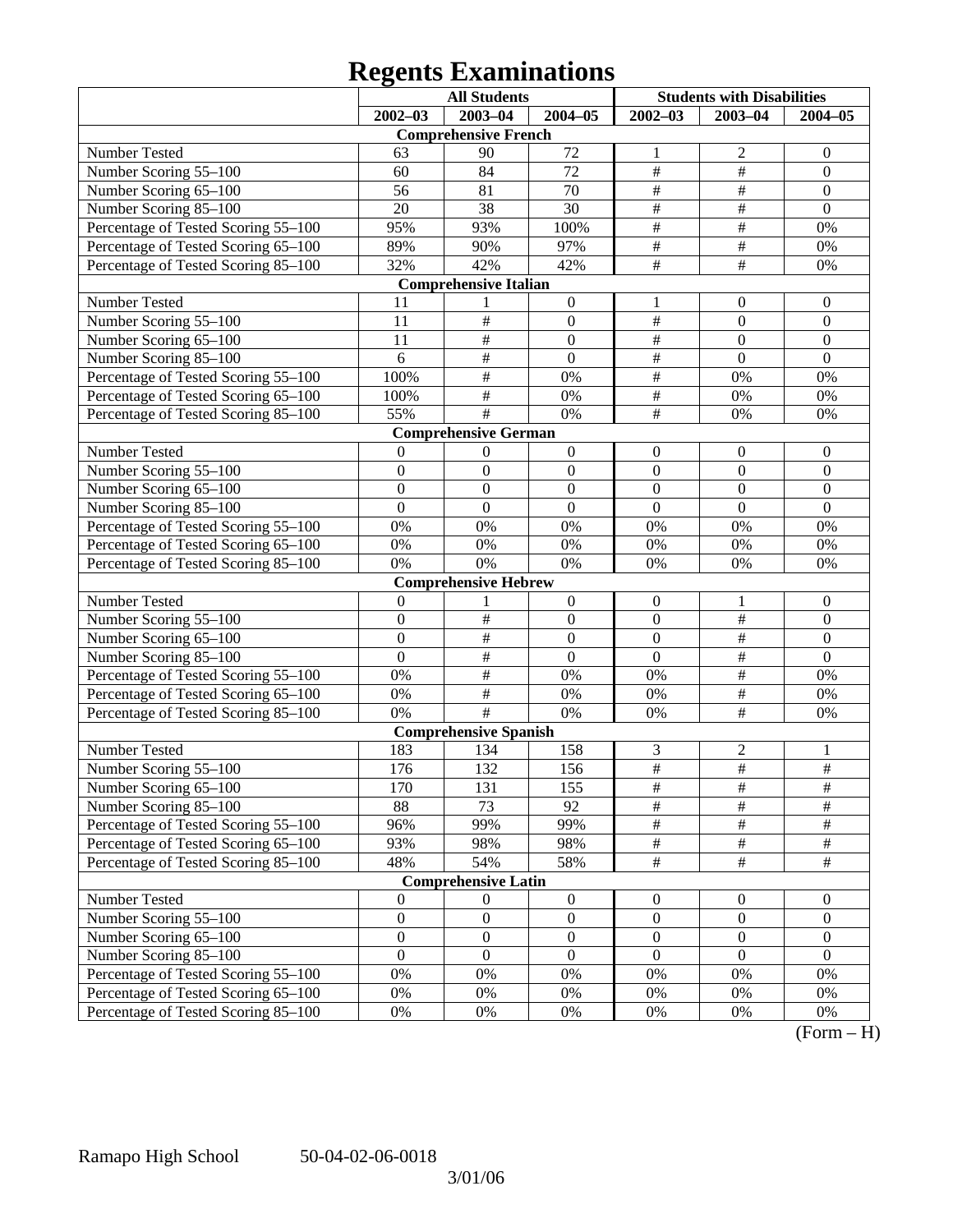## **New York State Alternate Assessments (NYSAA) 2004–05**

|                              | <b>Count of Students</b> |                        |                |         |         |         |  |  |  |  |
|------------------------------|--------------------------|------------------------|----------------|---------|---------|---------|--|--|--|--|
| <b>Test</b>                  | <b>Tested</b>            | <b>Not Tested</b>      | <b>Level 1</b> | Level 2 | Level 3 | Level 4 |  |  |  |  |
| <b>Elementary Level</b>      |                          |                        |                |         |         |         |  |  |  |  |
| <b>Social Studies</b>        |                          |                        |                |         |         |         |  |  |  |  |
| <b>Middle Level</b>          |                          |                        |                |         |         |         |  |  |  |  |
| <b>Social Studies</b>        |                          |                        |                |         |         |         |  |  |  |  |
|                              |                          | <b>Secondary Level</b> |                |         |         |         |  |  |  |  |
| <b>English Language Arts</b> | $\overline{4}$           |                        | #              | #       | #       | #       |  |  |  |  |
| <b>Social Studies</b>        |                          |                        | #              | #       | #       | #       |  |  |  |  |
| Mathematics                  |                          |                        | #              | #       | #       | #       |  |  |  |  |
| Science                      |                          |                        | #              | #       | #       | #       |  |  |  |  |

## **2001 Cohort Performance on Regents Examinations after Four Years**

|                              |                                    | <b>General-Education Students</b>    |                |                                    | <b>Students with Disabilities</b>    |                |                                    | <b>All Students</b>               |                |  |
|------------------------------|------------------------------------|--------------------------------------|----------------|------------------------------------|--------------------------------------|----------------|------------------------------------|-----------------------------------|----------------|--|
|                              | Global<br><b>History</b><br>& Geo. | U.S.<br><b>History</b><br>$\&$ Gov't | <b>Science</b> | Global<br><b>History</b><br>& Geo. | U.S.<br><b>History</b><br>$\&$ Gov't | <b>Science</b> | Global<br><b>History</b><br>& Geo. | U.S.<br><b>History</b><br>& Gov't | <b>Science</b> |  |
| <b>Cohort Enrollment</b>     | 315                                | 315                                  | 315            | 49                                 | 49                                   | 49             | 364                                | 364                               | 364            |  |
| Number Scoring 55–64         | 27                                 | 21                                   | 24             |                                    |                                      |                | 34                                 | 25                                | 27             |  |
| Number Scoring 65–84         | 176                                | 155                                  | 176            | 13                                 | 15                                   | 27             | 189                                | 170                               | 203            |  |
| Number Scoring 85–100        | 74                                 | 98                                   | 92             | ◠                                  | ⌒                                    |                | 76                                 | 101                               | 96             |  |
| <b>Approved Alternatives</b> |                                    |                                      |                |                                    |                                      |                |                                    |                                   |                |  |

 $(Form - J)$